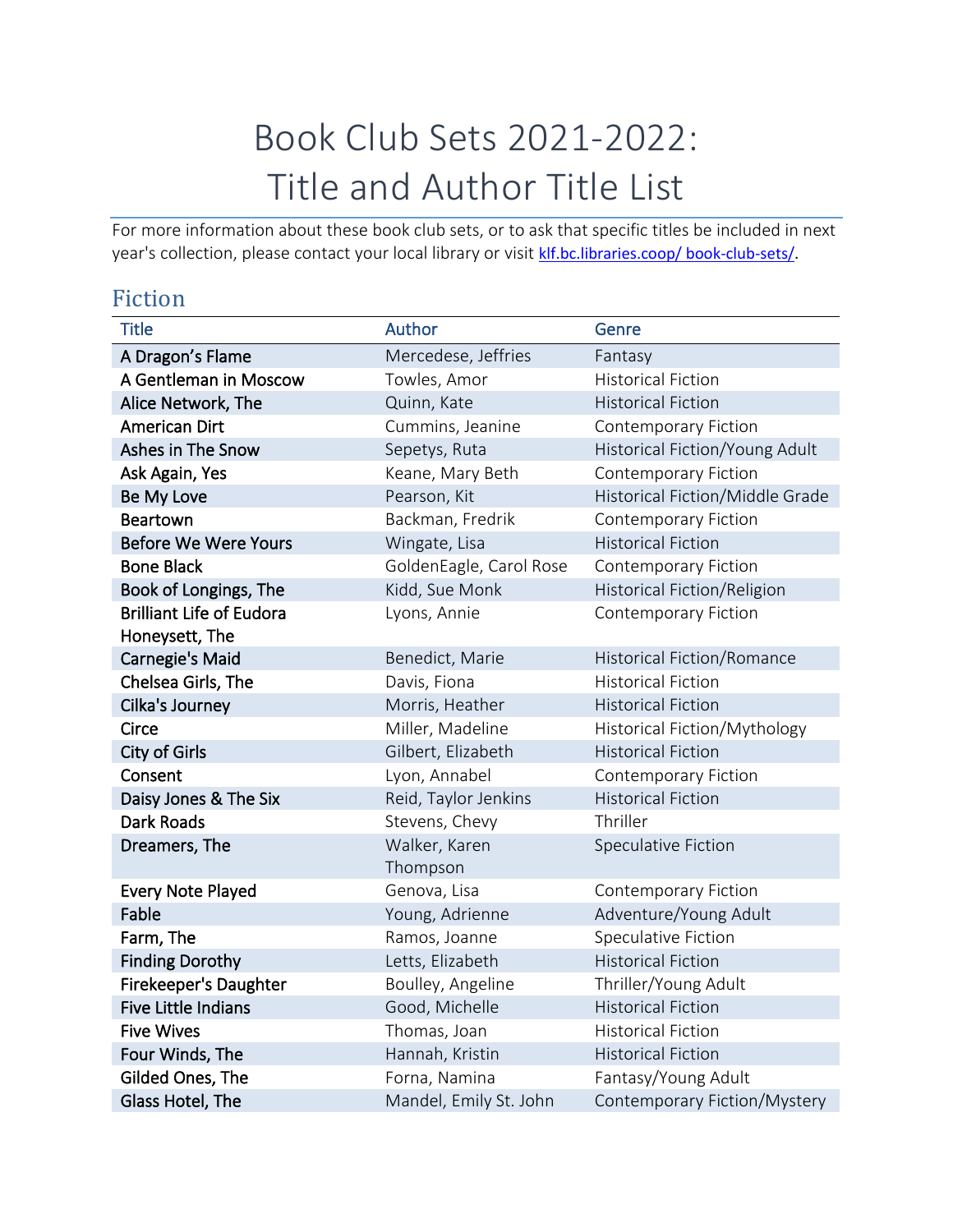| Good Liar, The               | McKenzie, Catherine     | Mystery/Thriller                    |
|------------------------------|-------------------------|-------------------------------------|
| Great Alone, The             | Hannah, Kristin         | <b>Historical Fiction</b>           |
| Guest List, The              | Foley, Lucy             | Mystery                             |
| Hate U Give, The             | Thomas, Angie           | Contemporary Fiction/Young<br>Adult |
| Henna Artist, The            | Joshi, Alka             | <b>Historical Fiction</b>           |
| Home for Unwanted Girls, The | Goodman, Joanna         | <b>Historical Fiction</b>           |
| Hour of the Witch            | Bohjalian, Chris        | <b>Historical Fiction</b>           |
| How to Stop Time             | Haig, Matt              | Fantasy/Romance                     |
| Immortalists, The            | Benjamin, Chloe         | Historical/Contemporary<br>Fiction  |
| In Five Years                | Serle, Rebecca          | <b>Contemporary Fiction</b>         |
| <b>Indians on Vacation</b>   | King, Thomas            | <b>Contemporary Fiction</b>         |
| Island of Sea Women, The     | See, Lisa               | <b>Historical Fiction</b>           |
| Klara and the Sun            | Ishiguro, Kazuo         | <b>Science Fiction</b>              |
| Last Days of Café Leila, The | Bijan, Donia            | <b>Contemporary Fiction</b>         |
| Last Hours, The              | Walters, Minette        | <b>Historical Fiction</b>           |
| Last Neanderthal, The        | Cameron, Claire         | Historical/Contemporary<br>Fiction  |
| Last Thing He Told Me, The   | Dave, Laura             | Suspense                            |
| Little Fires Everywhere      | Ng, Celeste             | <b>Contemporary Fiction</b>         |
| Long Way from Home, A        | Carey, Peter            | <b>Historical Fiction</b>           |
| Lost and Wanted              | Freudenberger, Nell     | <b>Contemporary Fiction</b>         |
| Lost Girls of Paris, The     | Jenoff, Pam             | <b>Historical Fiction</b>           |
| Love and Ruin                | McLain, Paula           | <b>Historical Fiction</b>           |
| Loveboat, Taipei             | Wen, Abigail            | Romance/Young Adult                 |
| Lying Life of Adults, The    | Ferrante, Elena         | <b>Contemporary Fiction</b>         |
| <b>Malibu Rising</b>         | Reid, Taylor Jenkins    | <b>Historical Fiction</b>           |
| Manhattan Beach              | Egan, Jennifer          | <b>Historical Fiction</b>           |
| Marrow Thieves, The          | Dimaline, Cherie        | Dystopian Fiction/Young Adult       |
| Midnight Library, The        | Haig, Matt              | Contemporary Fiction/Fantasy        |
| <b>Mostly Dead Things</b>    | Arnnett, Kristen        | <b>Contemporary Fiction</b>         |
| Mountains Sing, The          | Mai, Nguyễn Phan Quê    | <b>Historical Fiction</b>           |
| My Dark Vanessa              | Russell, Kate Elizabeth | <b>Contemporary Fiction</b>         |
| Night Tiger, The             | Choo, Yangsze           | <b>Historical Fiction/Fantasy</b>   |
| Night Watchman, The          | Erdrich, Louise         | <b>Historical Fiction</b>           |
| <b>Ninth House</b>           | Bardugo, Leigh          | Fantasy/Mystery                     |
| On The Come Up               | Thomas, Angie           | Contemporary Fiction/Young<br>Adult |
| One Brother Shy              | Fallis, Terry           | Humour                              |
| Other People's Children      | Hoffmann, R.J.          | <b>Contemporary Fiction</b>         |
| Pachinko                     | Lee, Min Jin            | <b>Historical Fiction</b>           |
| Paris Library, The           | Charles, Janet Skeslien | <b>Historical Fiction</b>           |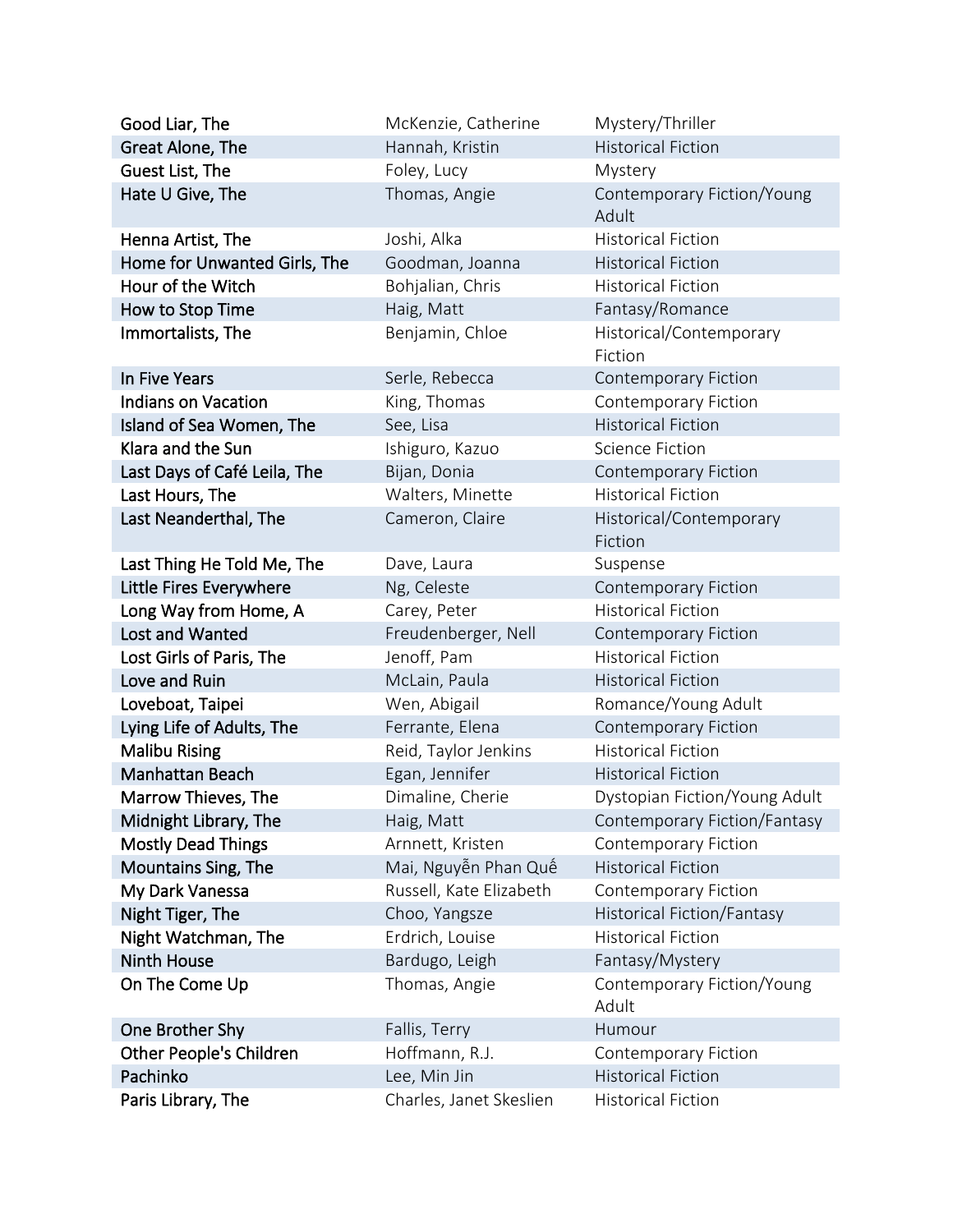| Pull of the Stars, The               | Donoghue, Emma        | <b>Historical Fiction</b>           |  |
|--------------------------------------|-----------------------|-------------------------------------|--|
| Push, The                            | Audrain, Ashley       | Psychological Drama                 |  |
| Recipe for a Perfect Wife            | Brown, Karma          | Historical/Contemporary<br>Fiction  |  |
| <b>Red Clocks</b>                    | Zumas, Leni           | <b>Dystopian Fiction</b>            |  |
| <b>Return of the Trickster</b>       | Robinson, Eden        | Fantasy/Young Adult                 |  |
| Rose Code, The                       | Quinn, Kate           | <b>Historical Fiction</b>           |  |
| Secrets of Midwives, The             | Hepworth, Sally       | <b>Historical Fiction</b>           |  |
| Seven or Eight Deaths of Stella      | Grames, Juliet        | <b>Historical Fiction</b>           |  |
| Fortuna, The                         |                       |                                     |  |
| <b>Shadow and Bone</b>               | Bardugo, Leigh        | Fantasy/Young Adult                 |  |
| Shoe on the Roof, The                | Ferguson, Will        | Contemporary Fiction/Humour         |  |
| Slow Fire Burning, A                 | Hawkins, Paula        | Thriller                            |  |
| Son of a Trickster                   | Robinson, Eden        | Fantasy/Young Adult                 |  |
| Starless Sea, The                    | Morgenstern, Erin     | Fantasy                             |  |
| <b>Starlight</b>                     | Wagamese, Richard     | <b>Contemporary Fiction</b>         |  |
| Such a Fun Age                       | Reid, Kiley           | <b>Contemporary Fiction</b>         |  |
| <b>Survive the Night</b>             | Sager, Riley          | Thriller                            |  |
| <b>Tattooist of Auschwitz, The</b>   | Morris, Heather       | <b>Historical Fiction/Romance</b>   |  |
| Tea Girl of Hummingbird Lane,<br>The | See, Lisa             | <b>Historical Fiction</b>           |  |
| Testaments, The                      | Atwood, Margaret      | <b>Dystopian Fiction</b>            |  |
| This Close to Okay                   | Cross-Smith, Leesa    | Contemporary Fiction                |  |
| This One Wild Life                   | Abdou, Angie          | Memoir                              |  |
| <b>This Tender Land</b>              | Krueger, William Kent | <b>Historical Fiction</b>           |  |
| Transcription                        | Atkinson, Kate        | <b>Historical Fiction</b>           |  |
| <b>Trickster Drift</b>               | Robinson, Eden        | Fantasy/Young Adult                 |  |
| <b>Tweet Cute</b>                    | Lord, Emma            | Romance/Young Adult                 |  |
| Valentine                            | Wetmore, Elizabeth    | <b>Historical Fiction</b>           |  |
| Vanishing Half, The                  | Bennett, Brit         | <b>Historical Fiction</b>           |  |
| Very Marrow of Our Bones, The        | Higdon, Christine     | Historical Fiction/Mystery          |  |
| Warlight                             | Ondaatje, Michael     | <b>Historical Fiction</b>           |  |
| <b>Washington Black</b>              | Edugyan, Esi          | <b>Historical Fiction</b>           |  |
| When We Left Cuba                    | Cleeton, Chanel       | Historical Fiction/Romance          |  |
| Where the Crawdads Sing              | Owens, Delia          | Historical Fiction/Mystery          |  |
| Wildland                             | Hodge, Rebecca        | Contemporary<br>Fiction/Suspense    |  |
| Wives, The                           | Fisher, Tarryn        | Thriller                            |  |
| Woman in the Window, The             | Finn, A.J.            | Thriller                            |  |
| You Have a Match                     | Lord, Emma            | Contemporary Fiction/Young<br>Adult |  |